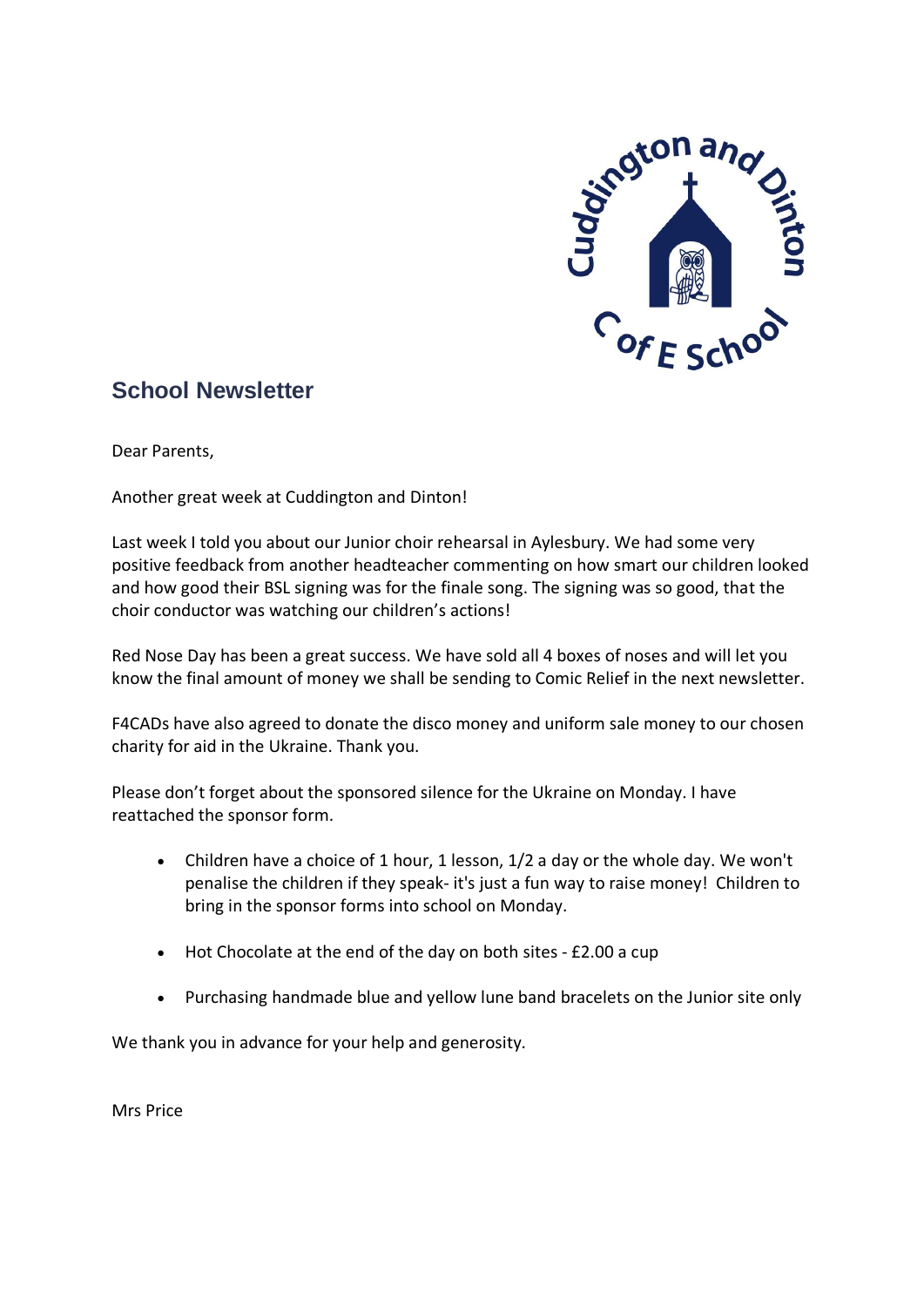## **Junior Gymnastic Competition**

Mrs Brogan and Mrs Slade took 2 groups of children to compete in a Gymnastic competition against other Aylesbury schools. The children were amazing, and I have tweeted the photographs.

Their behaviour was exemplary, and they won the Perry Bar Bull for teamwork, which is ours to keep until the next competition. The year 3&4 squad performed beautifully and came fifth and the year 5&6 squad came first and will be competing at the county Championships in Milton Keynes on 30th March.

We are very proud of them and thank you to Mrs Brogan and Mrs Slade for taking them. Thank you also to the parents that helped with transport and most importantly well done to:-

Year 3&4 - 5th place Maya S, Maya L, Jasmine, Emily, Bella and Posie

Year 5&6 - 1st place Maisie, Holly, Calli, Freya, Sophie and Milly

#### **Family Service**

Thank you to the parents who came to the Infant Family Service. Wasn't it wonderful (and exhausting) to share in Rev Richards enthusiasm! Thank you to the two parents who took part in the Service.

#### **Year 6 Residential**

A gentle reminder that the final payment for the Willersley Castle trip is due on 31<sup>st</sup> March, thank you.

#### **F4CADS Uniform Sale**

Please donate any uniform your child no longer fits into either to the infant or junior office preferably by Friday 25th March to be included in the second-hand sale in April. All proceeds from this next sale will be going to the Ukrainian Crisis. Many thanks F4CADS

#### **Important Dates -**

23rd March - Juniors competing in a Swimming Gala 29th March – Echoes Choir Concert at the Royal Albert Hall 1st April - F4CADS Second-hand uniform sale on infant site 7th April – Whole School Easter Service 8th April - Finish half day for Easter Holidays

#### **Payments Open -**

Morning and Night Owls Bookings Donations 2021 (Junior site food contributions) Year 6 Derby 2022 Residential Trip